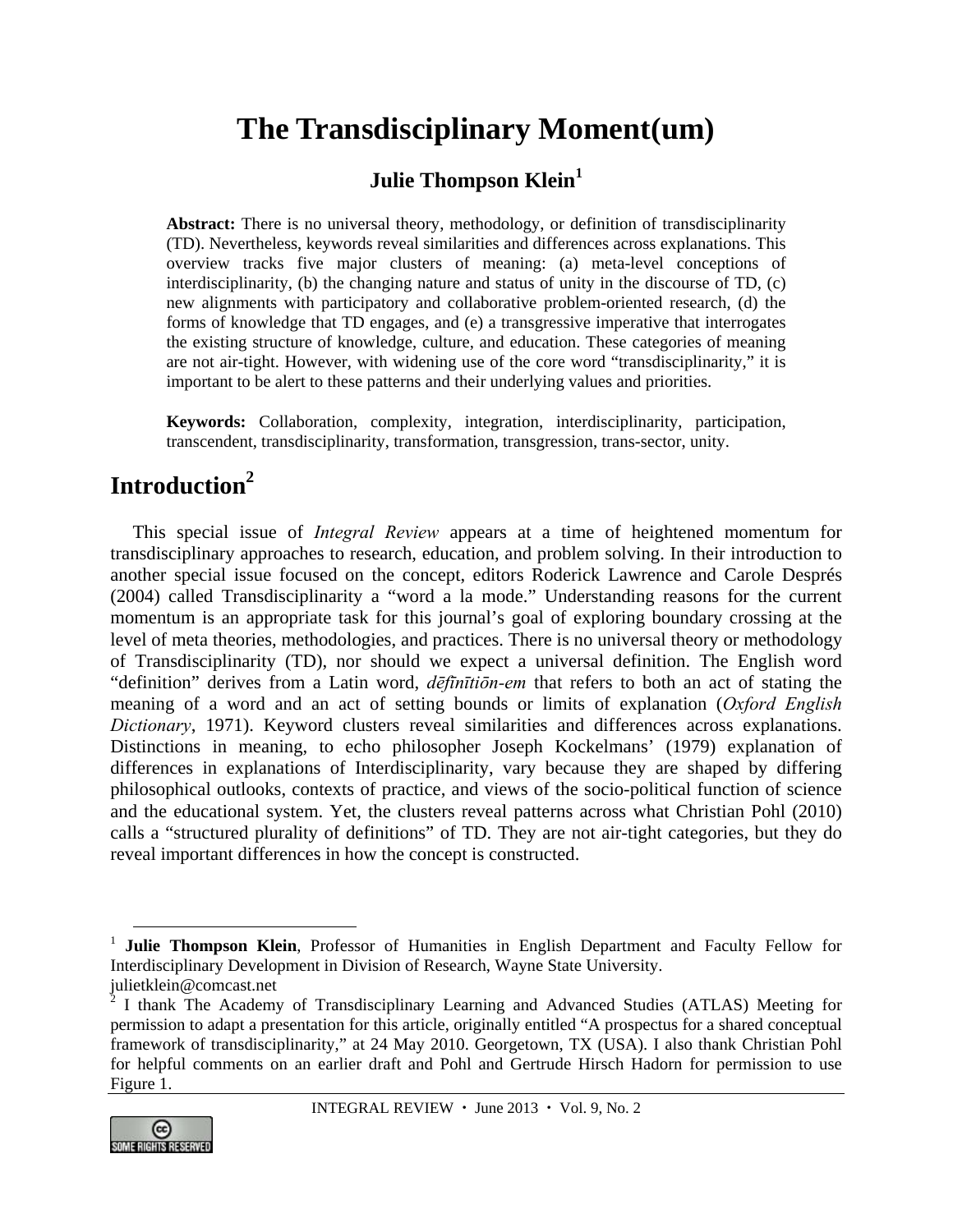# **From Disciplinarity to Interdisciplinarity**

The term "transdisciplinarity" is dated conventionally to a typology of terms devised for the first international conference on interdisciplinary research and teaching in OECD-member countries. Understanding core distinctions in that typology is a necessary first step toward understanding the meanings of TD. The conference occurred in France in 1970, and the book based on the meeting became a seminal reference on the topic for decades to come. Interdisciplinarity (ID) was defined as interaction among disciplines that may range from simple communication of ideas to mutual integration of organizing concepts, methodology, procedures, epistemology, terminology, data, and the organization of research and education (Apostel, et al., 1972). Cluster #1 highlights some of the major traits associated with ID, key among them integration, synthesis of knowledge, interaction of disciplines, and holistic thinking. These traits counter segmentation and fragmentation of knowledge resulting from specialization and internalist approaches to theory and practice.

### **Keyword Cluster 1**

### **• interdisciplinarity**

- •• integration, synthesis, interaction, holistic thinking
- •• boundary crossing, boundary blurring, transcendence

The OECD definition of ID is quite wide, encompassing any form of interaction from simple borrowing of a method to a new paradigm for research and education. Some forms, though, foster meta-level approaches. In Margaret Boden's (1999) definition of *Generalizing ID*, a single theoretical perspective is applied broadly to a wide range of disciplines, such as cybernetics or complexity theory. In *Integrated ID*, new conceptual categories and methodological unification emerge when the concepts and insights of one discipline contribute to the problems and theories of another, in for example computational neuroscience and the philosophy of cognitive science. In the history of social sciences, macro social theory and the behavioral science movement have also aimed to create a new coherent whole. The concept of "behavior," for instance, posited an alternative method of organizing social inquiry through a new theoretical coherence and convergence. Traditional categories anchoring the disciplines were questioned and lines between them began to blur. Comparably, the concepts of area, information, communication, and decision-making promoted new integrative conceptual categories with greater analytic power (Landau et al. 1962; for a fuller taxonomy of interdisciplinarity, see Klein 2010.)

Powerful as these examples are, however, Transdisciplinarity represents another level implied by the difference in prefixes. "Inter" is conventionally taken to exist between existing approaches, while "trans" moves beyond them. In the OECD typology, TD was defined as a common system of axioms that transcends the narrow scope of individual disciplines through an overarching synthesis, such as anthropology construed as a science of humans. The notion of transcending is linked historically with the concept of unity, although underlying assumptions have changed.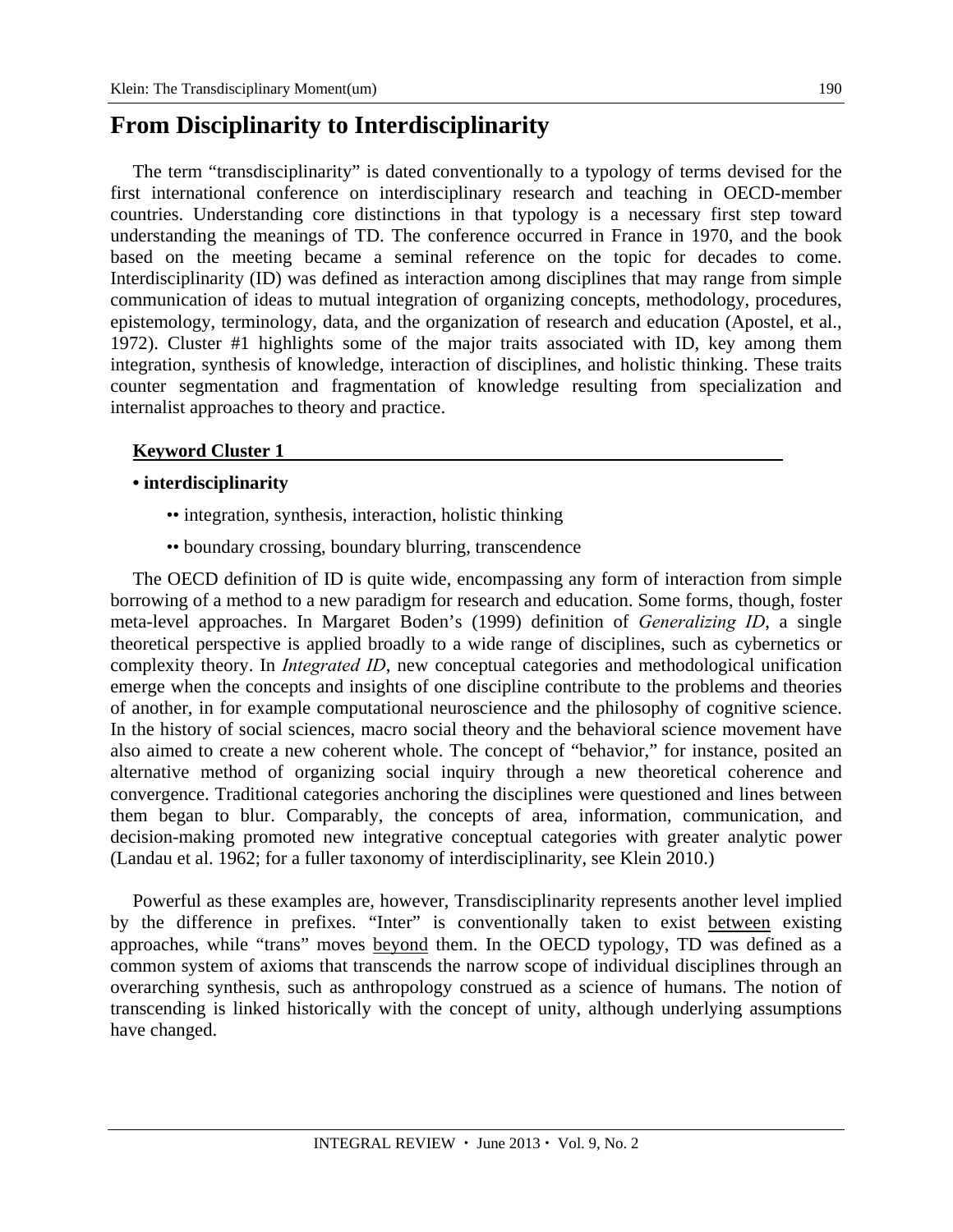## **From Unity to Complexity**

The English word "unity" derives from the Latin *unus*, meaning a fact or condition of being one in sameness or agreement (*Oxford English Dictionary* (II, 3516). Cluster #2 depicts a change in thinking about the thematic of unity.

#### **Cluster #2**

- complexity, uncertainty, diversity, non-linearity, multidimensionality, emergence
	- •• heterogeneity, hybridity, unifying approaches, relationality, coherence,
	- interplay, intersection, interdependence

The quest for unity spans Western intellectual history. Greek philosophers disagreed on whether one universal explanation was possible or some principles and subject matters should be privileged above others. In the medieval era, the *summa* posited a Christian synthesis of knowledge and belief. In the  $18<sup>th</sup>$  century, the Enlightenment beckoned universal reason, followed by a number of modern initiatives including Transcendentalism, Umberto Eco's speculation on a perfect language, and the Unity of Science movement in 1930s and 1940s. The search for unification theories in physics also fostered common principles of intelligibility, and more recently E. O. Wilson's theory of consilience. Each effort found support but also encountered limits. The Enlightenment project of the *Encyclopediae*, for example, was a multidisciplinary alignment rather than a complete integration of what was known at the time. The Unity of Science movement sought to integrate scientific statements into a common foundation and terminology for the philosophy of natural and social sciences. However, it became an object lesson in reductionism. Wilson's (1998) *Consilience* hearkened back to the ancient "Ionian Enchantment" of belief in the primacy of a few natural laws. Yet, the problem of reductionism resurfaced in his privileging of biochemical explanation.

In reviewing the history of discourse on TD, Kockelmans (1979) found that TD has tended to center on educational and philosophical dimensions of sciences. Opinions differ, however, on whether the focus should be unification of sciences through an all-encompassing theory or a unified worldview that provides common ground for understanding culture, science, and education. The search for unity today, Kockelmans emphasized, does not follow automatically from a pregiven order of things. It must be continually "brought about" through philosophical reflection. The task is not restricted to the discipline of philosophy. It requires a critical "attitude" on the part of everyone. Kockelmans identified four stances. One group, deeming ID a symptom of the pathological state of theoretical knowledge, contends that interdisciplinary reorganization of higher education fails to address the larger problem of the disintegration of unity and the need to overcome obstacles to realizing the whole of human existence. A second view offers a more optimistic call for renewed philosophical reflection on presuppositions and unity of theoretical knowledge in all disciplines. The third view appeals to the social relevance of higher education, in calls for reorganizing theoretical knowledge to address problems of the modern world and forming new interdisciplines and integration of existing sciences. A fourth view situates the meaning and function of science in the modern world all-encompassing philosophy of science.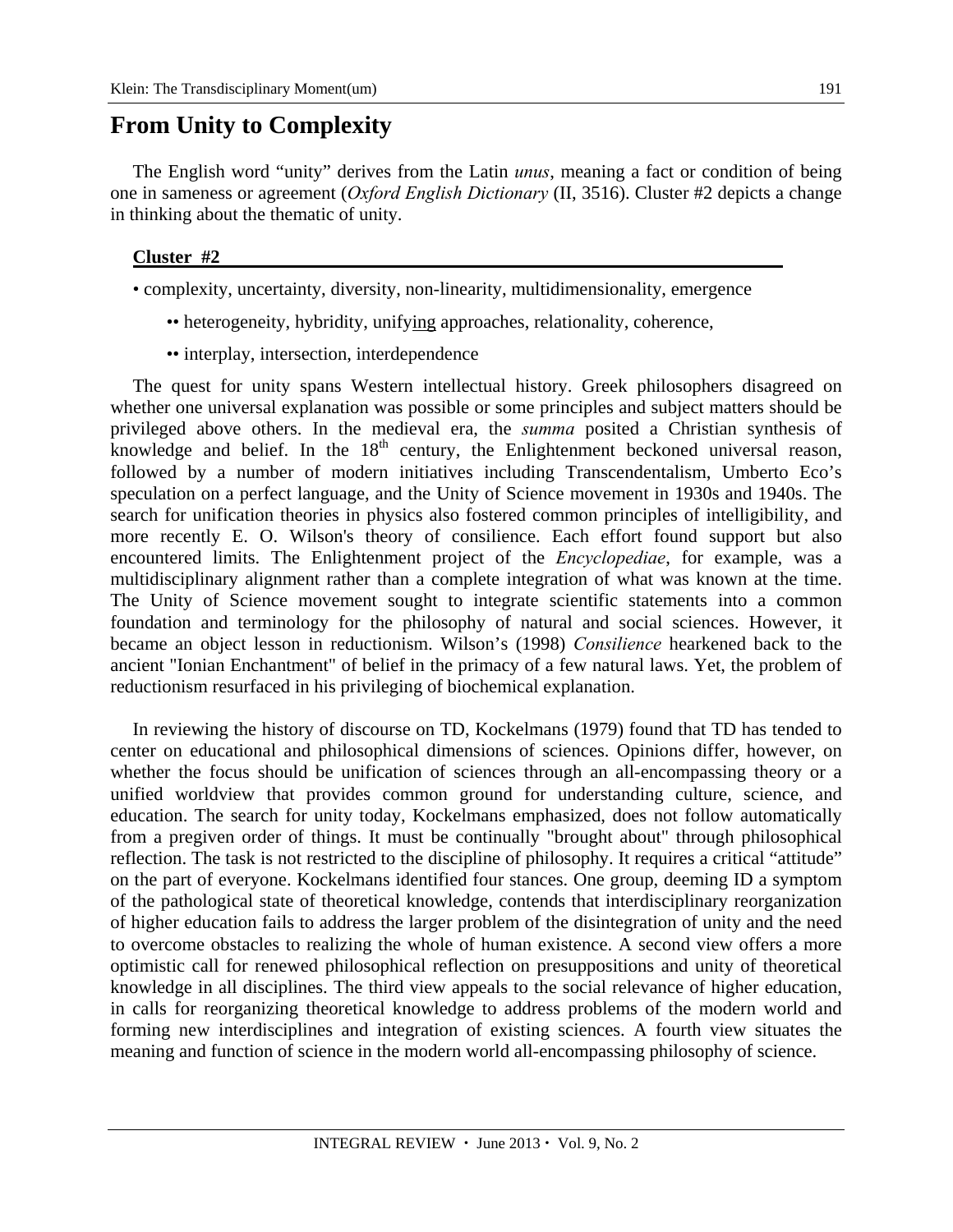Kockelmans' analysis of the discourse reflects a philosopher's perspective on the definition of TD. Three other approaches emerged in the pioneering 1970 OECD conference. Participants Jean Piaget (1972) and Andre Lichnerowicz (1972) regarded TD as a conceptual tool capable of producing interlanguages. Piaget treated it as a higher stage in the epistemology of interdisciplinary relationships based on reciprocal assimilations. When physics encompassed biology and psychology, he envisioned, it could become a truly "general" science and "full transdisciplinarity" be reached. Lichnerowicz promoted "the mathematic" as a universal interlanguage. In the most widely circulated model of the three, Erich Jantsch (1972) embued TD with a social purpose in a hierarchical model of the system of science, education, and innovation that moved from empirical, pragmatic, and normative to purposive levels. Jantsch envisioned all disciplines and interdisciplines coordinated by a generalized axiomatics. The ultimate degree of coordination required mutual enhancement of epistemologies, effecting Ozbekhan's notion of "synepistemic" cooperation.

The intellectual and socio-political climate of the times is evident in these definitions. Piaget and Lichnerowicz were structuralists, and the organizing languages of Jantsch's model were logic, cybernetics planning, general systems theory, and organization theory. Even so, Raymond Miller (1982) explained, all TD movements have aimed to transcend the narrow scope of disciplinary worldviews by reorganizing the structure of knowledge, including the exemplars of general systems, structuralism, Marxism, sociobiology, phenomenology, and policy sciences. Holistic in intent, they metaphorically encompassed the parts of material fields that disciplines handle separately. Miller rejected Kockelmans' call for an all-encompassing philosophy, though, deeming it an impossible ethical quest. All syntheses, he added, are not identical. Some proponents claim to replace existing disciplinary approaches. Others propose alternatives, and some devise sources of coherence for working across disciplines. Moreover, they claim differing types of isomorphism with the "real" world they purportedly represent, and have differing receptivity to quantitative manipulation and empirical application. The search for formal deep structures reflecting a cognitive, biologically-derived pattern of human thought also clashes with approaches grounded in material forces of production.

Over the past several decades, a broad-based set of changes in the nature of knowledge and culture further challenged the prospect of TD as unity. Older epistemological classifications and domains of expertise became more permeable**.** The underlying tenets of the classical model of unity were also called into question, signified by the shift of keywords in Cluster #2. Older values of certainty, universality, simplicity, linearity, one-dimensionality were supplanted by complexity, uncertainty, diversity, non-linearity, multidimensionality, and emergence. And, the expanding number of disciplinary specialties coupled with formation of new interdisciplinary communities of practice led to greater heterogeneity and hybridity of knowledge. As a result, the logic of "unity" moved toward the logic of "unifying" approaches, relationality and coherence became prime values, and interplay, intersection, interdependence became defining characteristics of knowledge production. The implications of this shift are readily apparent in the conception of TD developed by the Centre International de Recherches et Études Transdisciplinaire (CIRET) in Paris.

In 1987 Basarab Nicolescu called for a new broad-based scientific and cultural approach informed by the worldview of complexity in science. CIRET is a meeting-place for specialists from different sciences and other domains of activity, committed to long-term dialogue based on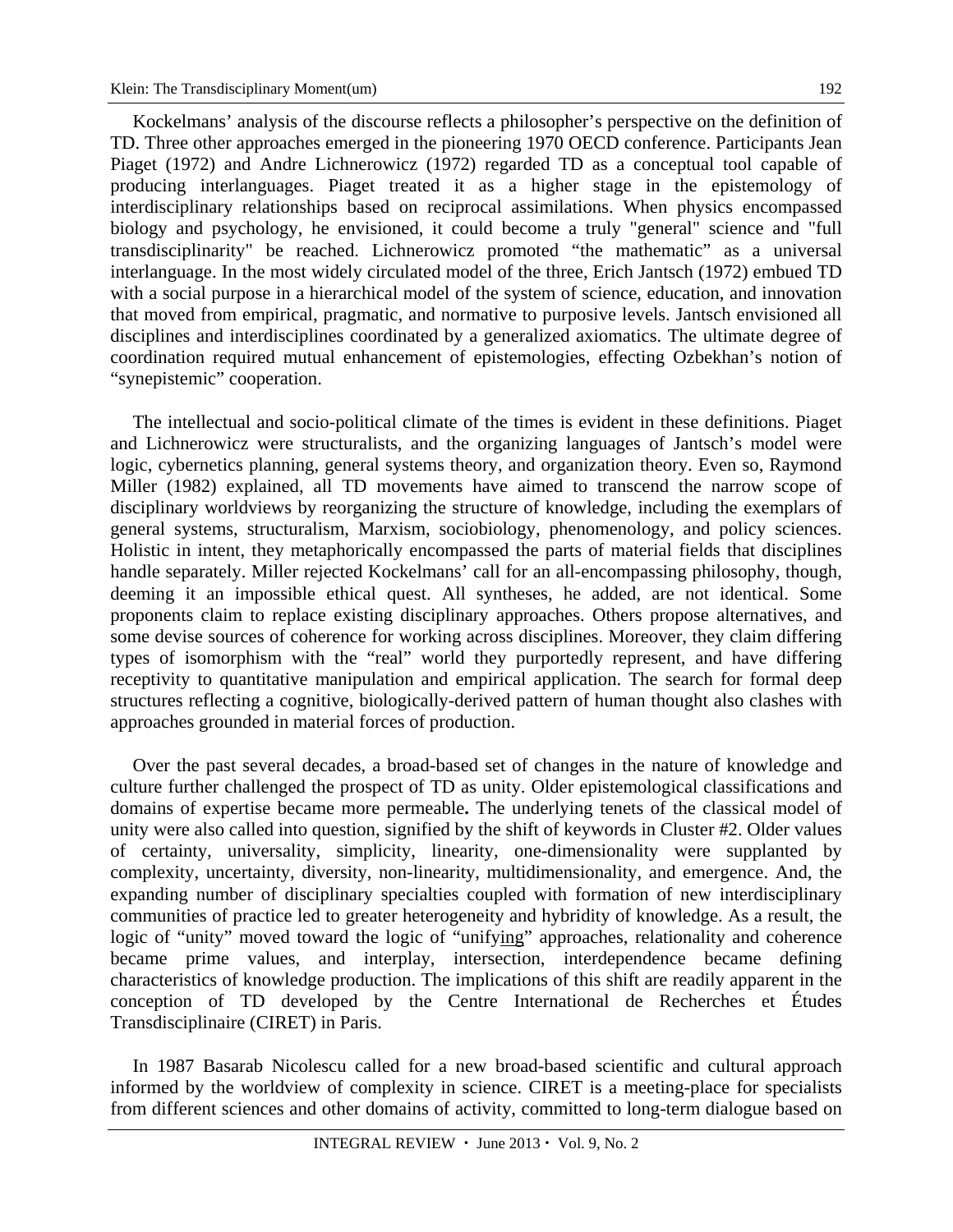the three pillars of complexity, multiple levels of reality, and logic of included middle. The discovery of bridges between domains and interactions permits the emergence of unity amidst diversity and coherence among different levels of reality. An open structure of unity replaces reduction with a new plurality and principle of relativity. It also encompasses ethics, spirituality, and creativity. TD vision does not simply transfer a model from one branch of knowledge to another. Nor does it propose a complete theory for moving from one level of reality to another, nor constitute a new super discipline or science. It achieves its fullest expression as a "moral project" that is simultaneously transdisciplinary, transnational, and transcultural (http://basarab.nicolescu.perso.sfr.fr/ciret/).

## **Participation and Collaboration**

Another definition of TD became evident in the late 1980s in Swiss and German contexts of environmental and sustainability research. It shares some tenets of Nicolescu's vision, including complexity, multidimensionality, and diversity. Yet, it prioritizes collaborative problem-oriented research for the "common good," This definition lies at the heart of the Swiss-based Transdisciplinarity Net (td-net) (http://www.transdisciplinarity.ch/e/index.php). Td-net colleagues offer a schematic based on the current discourse of Transdisciplinarity. Four features appear in differing weights and combinations depending on a particular school of thought: socially-relevant issues, transcendance and integration of disciplinary paradigms, conduct of participatory research, and the search for unity of knowledge (Pohl and Hirsch Hadorn, 2008, 69- 88; and Pohl, 2010. Cluster #3 highlights a broad shift associated with the first three features:

### **Cluster #3**

• participation, cooperation, collaboration, partnering, networking, mutual learning

•• postnormal science

The underlying premise of Cluster 3 is that societal problems need to frame research questions and practices now, not academic disciplines (Transdisciplinarity Net, 2009). The problems of society are increasingly complex and interdependent. They are not isolated to particular sectors or disciplines. Moreover, they are not predictable. Modern societies are ruled increasingly by unwanted side effects of differentiated subsystems, such as the economy, politics, law, media, science. This realization aligns TD theoretically with Funtowicz and Ravetz's (1993) notion of "post-normal science" (1993). Both TD and "postmodern science" break free of reductionist and mechanistic assumptions about the ways things are related, how systems operate, and the expectation that science delivers final, precise estimates with certainty. "Unstructured" problems are driven by complex cause-effect relationships, and they exhibit a high divergence of values and factual knowledge. They are emergent phenomena with non-linear dynamics, uncertainties, high political stakes in decision making, and divergent values and factual knowledge. Stakeholder and community inputs in local environments also shape values and knowledge.

Pohl (2010) traces the framing of TD around societal problems and trans-sector participation during the early 1990s to the journal *GAIA* and large research initiatives in Switzerland, Austria, and Germany focused on environment and sustainability. By 2000 case studies were being reported in all fields of human interaction with natural systems (agriculture, forestry, industry, megacities) and technical development (nuclear- and biotechnology, genetics). This approach had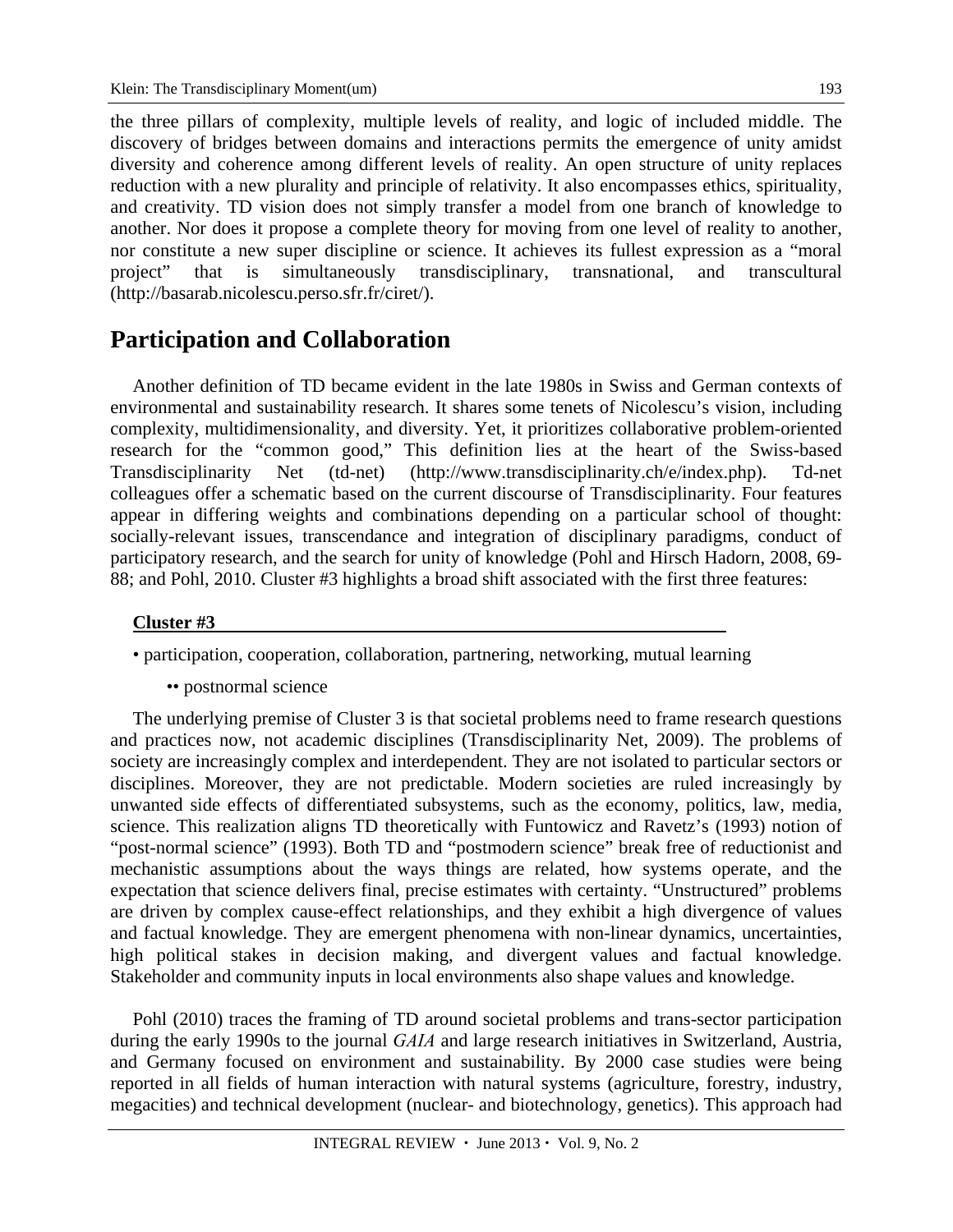also proved effective in fields where social, technical, and economic developments interact with elements of value and culture (such as aging, energy, health care, nutrition, sustainable development, landscape, housing and architecture, and urban land and waste management). Prioritizing of socially relevant issues and participation is particularly strong in German-speaking countries of Europe, in North-South partnerships, and in northern countries such as the Netherlands, Denmark and Sweden (Klein et al., 2001; Hadorn, et al., 2008).

Two other initiatives in the early 2000s also prioritized societal problems with emphasis on participation, though with differing degrees of stakeholder engagement. The Australian-based Integration and Implementation Sciences (I2S) Network aims to create a new "discipline" that provides concepts and methods for conducting research on complex real-world problems for change in policy and practice, comparable to the discipline of statistics. I2S is committed to trans-sector participation in the mode of td-net. It supports research on social, health and environmental problems through synthesis of both disciplinary and stakeholder knowledge. I2S operates as an intellectual hub for teams working on different problems, including Drug Policy Modeling and Policing and Security and is a forum for evaluating quality, raising standards, and advancing education at multiple levels. The Network's online Integration Insights series presents digests of pertinent information and knowledge, and recent work has focused on dialogue methods (MacDonald, Bammer, & Deane, 2009; http://i2s.anu.edu.au/).

In the early 2000s, a parallel framing of TD was apparent in the USA. This initiative aims to build a form of "transcendent interdisciplinary research" capable of generating new methodological and theoretical frameworks for defining and analyzing social, economic, political, environmental, and institutional factors in health and well-being. The initiative began in the National Cancer Institute (NCI) and is currently being advanced in the Science of Team Science (SciTS) Network. SciTS includes scientists, trainees, funders, policymakers, and clinical and community partners, although direct involvement of community stakeholders in the mode of td-net and I2S is not a primary focus. The emphasis is on scientific discoveries, educational outcomes, translation of findings into new clinical practices, and public policies. SciTS is advancing understanding of the personal, social, and institutional dynamics of collaboration, and NCI has recently launched a new online resource toolkit ("The Science of Team Science" http://scienceofteamscience.northwestern.edu/team-science-resources).

# **Forms of Knowledge**

New framings of TD have also produced a fourth cluster of keywords that highlight forms of knowledge.

### **Cluster #4**

- system knowledge, target knowledge, and transformation knowledge
- socially robust knowledge, contextualization, new social distribution of knowledge, science in society, co-production of knowledge
	- •• local, indigenous, people's, traditional forms of knowledge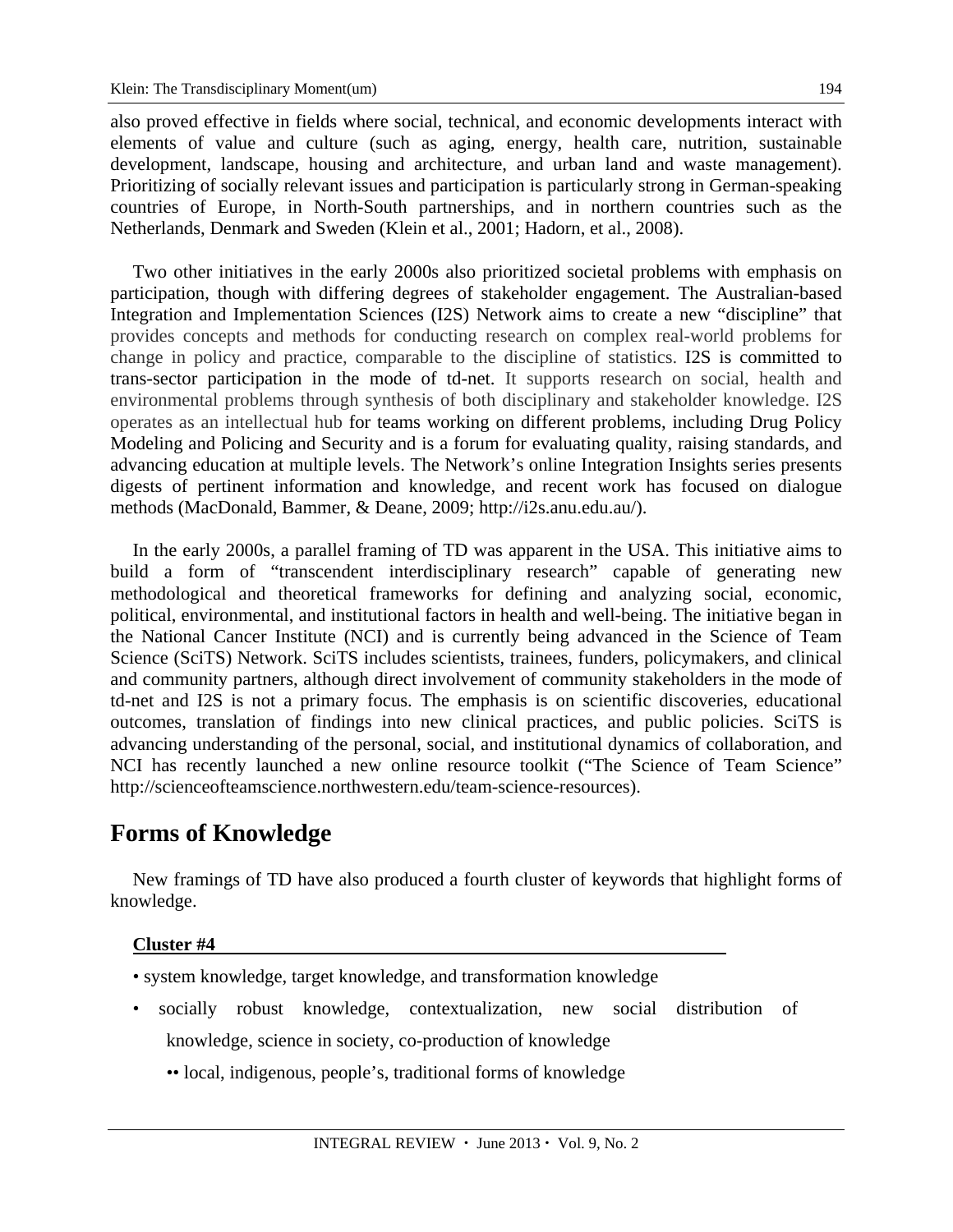In Scholz and Marks' (2001) formulation of TD, integration is required across system knowledge, target knowledge, and transformation knowledge. They also comprise the foundation of *Principles for Designing Transdisciplinary Research*, depicted in Figure 5 of Pohl and Hirsch Hadorn 's book of that name (2007, 38):



**Figure 1.** Interdependencies between the Three Forms of Knowledge

TD research, Pohl and Hirsch Hadorn emphasize, must accept the fact that definition and analysis of problems constitute disputed ground. Systems Knowledge confronts the challenge of how to deal with uncertainties that result from transferring abstract insights to a concrete case with specific conditions. Uncertainties also result from lack of empirical or theoretical knowledge about a problem, and depending on interpretation of a given problem, particular elements may be assigned different degrees of importance and thereby lead to diverging assessments of the need for action as well as target knowledge and transformation knowledge. Target Knowledge addresses what the multiplicity of social goals for research means for practice-related problems, and for collaboration between science and stakeholders in society. Positions must be clarified and prioritized in the research process according to significance for developing knowledge and practices that promote the common good. Transformation Knowledge takes established technologies, regulations, practices and power relations into consideration. In order to be effective, options for change have to rely on existing infrastructure, current laws, and current power relations and cultural preferences.

The balance of academic and stakeholder knowledge and participation differs from project to project. Yet, two books theorize the socially distributed process of knowledge production that underlies values in Cluster #4.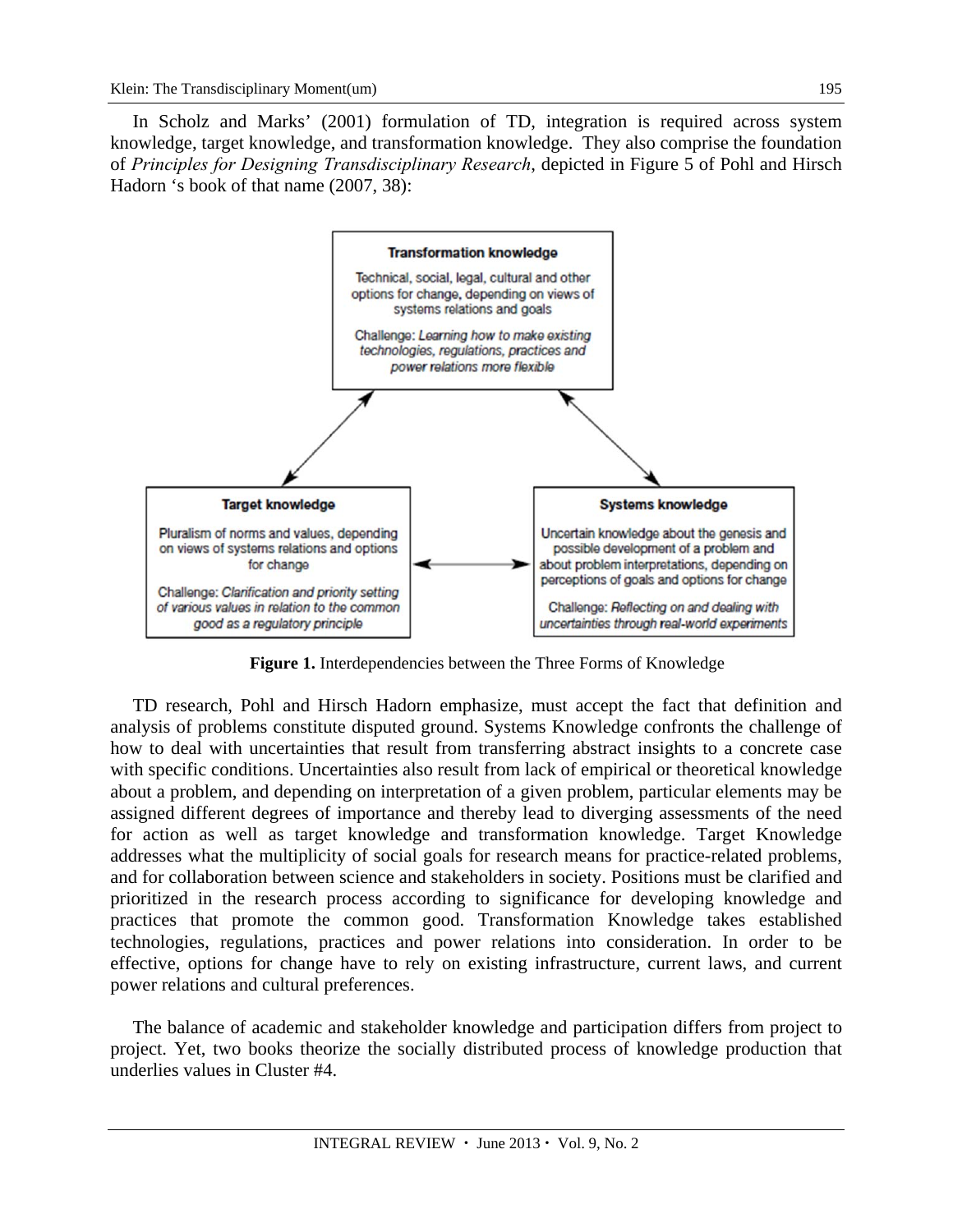In 1994, in *The New Production of Knowledge*, Gibbons, et al. proposed that a new mode is fostering synthetic reconfiguration and recontextualization of knowledge. Its defining traits include complexity, non-linearity, heterogeneity, and transdisciplinarity. New configurations of research work are being generated continuously, and a new social distribution of knowledge is occurring as a wider range of organizations and stakeholders are involved, including NGOs, private firms, and governmental agencies. Gibbons and colleagues highlighted instrumental contexts of application and use, such as aircraft design, pharmaceutics, electronics, and other industrial and private-sectors of science and technology.

In 2001, three of the book's authors extended Mode 2 theory in *Rethinking Science.* They argued that contextualization of problems requires participation in the agora of public debate, incorporating the discourse of democracy. When lay perspective and alternative knowledges are recognized, a shift occurs from solely "reliable scientific knowledge" to inclusion of "socially robust knowledge," dismantling the academic expert/ non-academic lay dichotomy. Contextualization also blurs boundaries of control, "competence" is redefined, and new criteria of evaluation emerge (Nowotny Scott, & Gibbons 2001). Commitment to a socially inclusive thematic of knowledge production is strong in a number of local practices. Informed by the work of CIRET and writings of Edgar Morin, Latin American framings of TD have fostered community governance, and td-net partnerships in India and Africa have facilitated integration of local, indigenous, people's, and traditional forms of knowledge. A 2009 conference on "Knowledge Democracy" in Leiden, Netherlands also highlighted incorporation of lay knowledge on framing TD (in't Veld, 2010)

A final cluster of keywords extends alignment of TD with the transgressive imperative.

### **Cluster #5**

• interrogation, critique, transgression, transformation

• reconfiguring, reformulating, resituating

Transdisciplinarity is not only transcendental, it interrogates the protocols and truth claims of disciplinary conventions, expertise, and control. This extension was foreshadowed in the concept of Critical Interdisciplinarity, which problematizes the existing structure of knowledge and education (Klein 2010). In the 1990s, the term began appearing more often in humanities and fields of Critical ID as a label for critical imperatives that interrogated current approaches. Ronald Schleifer (2002) associates the idea of a "new interdisciplinarity" with theoretical approaches and transdisciplinary or cultural study of social and intellectual formations that have breached canons of wholeness and the simplicity of the Kantian architecture of knowledge and art. Moreover, Douglas Kellner (1995) specifies, the transdisciplinary operation of cultural studies pushes boundaries of class, gender, race, ethnicity, and other identities. Dölling and Hark (2000) relate TD in women's and gender studies with critical evaluation of terms, concepts, and methods that transgress disciplinary boundaries. In Canadian studies, Jill Vickers (1997) connects trans- and anti-disciplinarity with movements that reject disciplinarity in whole or in part, while raising questions of socio-political justice. And, this imperative lies at the heart of definitions of interdisciplinarity linked to struggles for social change begun in the 1960s and 1970s (Parker, Samantrai, & Romero, 2010).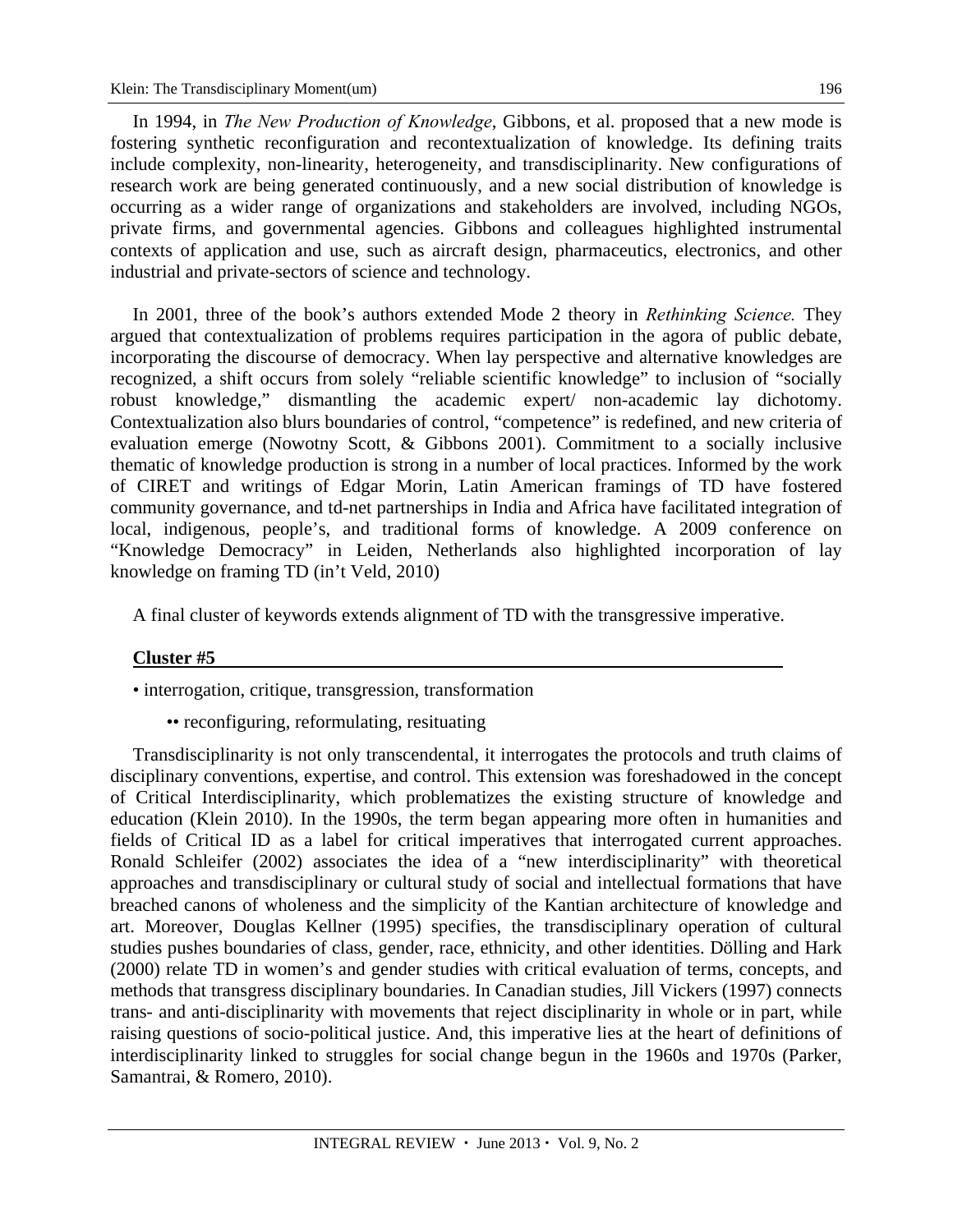More broadly, Upendra Baxi (2000) observes that calls for transdisciplinarity arrived at a moment of wider crisis in the discourse of human rights accountability. Baxi highlighted, especially, gaps between Western and non-Western traditions, esoteric and organic knowledges, colonial and indigenous traditions, official and people's knowledges. Privileged and dominant forms of knowledge establish genres, protocols, canons, and formations that deprivilege other modes of knowledge. One of the transgressive purposes of transdisciplinarity, therefore, is to renounce the logic of instrumental reason by creating new participatory modes of knowledge,

discourse, and institutional frameworks across all sectors of academic, private, and public life.

Professional practice is implicated as well. Editors of a book on *Transdisciplinary Knowledge Production in Architecture and Urbanism*, Isabelle Doucet and Nels Janssen (2011), cite fusion of academic and non-academic knowledge as the key distinction between ID and TD knowledge production. New hybrid modes of inquiry, practice, and learning also have the capacity to overcome past schisms of theory/history and practice, critical theory and projective design. This framing of TD places ethics, aesthetics, and creativity inside of disciplinary and professional work while incorporating social and political questions. It brings new objects into view, places practices in new configurations, contextualizes and resituates theory and learning, and heightens awareness of hybridization by incorporating once excluded forms of knowledge, including the understandings of lay people. And, it magnifies the greater heterogeneity and relationality of knowledge today. Tasks lie at the boundaries and in spaces between systems and subsystems, requiring collaboration among a hybrid mix of actors.

\* \* \* \* \*

In the current heightened momentum for TD, the word is appearing in a widening range of contexts, as varied as learning assessment, arts education, mental health, sanitation, engineering, sustainability, ecological economics, human population biology, informatics, knowledge organization, team-based holistic approaches to health-care, and student-centered curriculum integration. Judging by patterns in the keyword clusters, imperatives will continue to differ. Moreover, even the same underlying principle may be framed differently. One strand of TD problem solving, for instance, centers on collaborations between academic researchers and industrial/private sectors for the purpose of product and technology development. It prioritizes design innovation and involvement of stakeholders in product development. A different type of TD problem solving occurs when academic experts and social actors cooperate in the name of democratic solutions to controversial problems such as sustainability and the risks of technological modernizations such as nuclear power plants. The current increased momentum for Transdisciplinarity reinforces the need for forums such as *Integral Review*, where can transdisciplinarians talk with each other about how to strength both their local projects and their common goals.

### **References**

Albrecht, G., et al. (2004). Evolution of transdisciplinarity and ecosystem health at the University of Newcastle, New South Wales, Australia. *EcoHealth 1* (Suppl 1), 23-29.

Apostel, L., et al. (1972). *Interdisciplinarity: problems of teaching and research in universities*. Paris: Organization for Economic Cooperation and Development.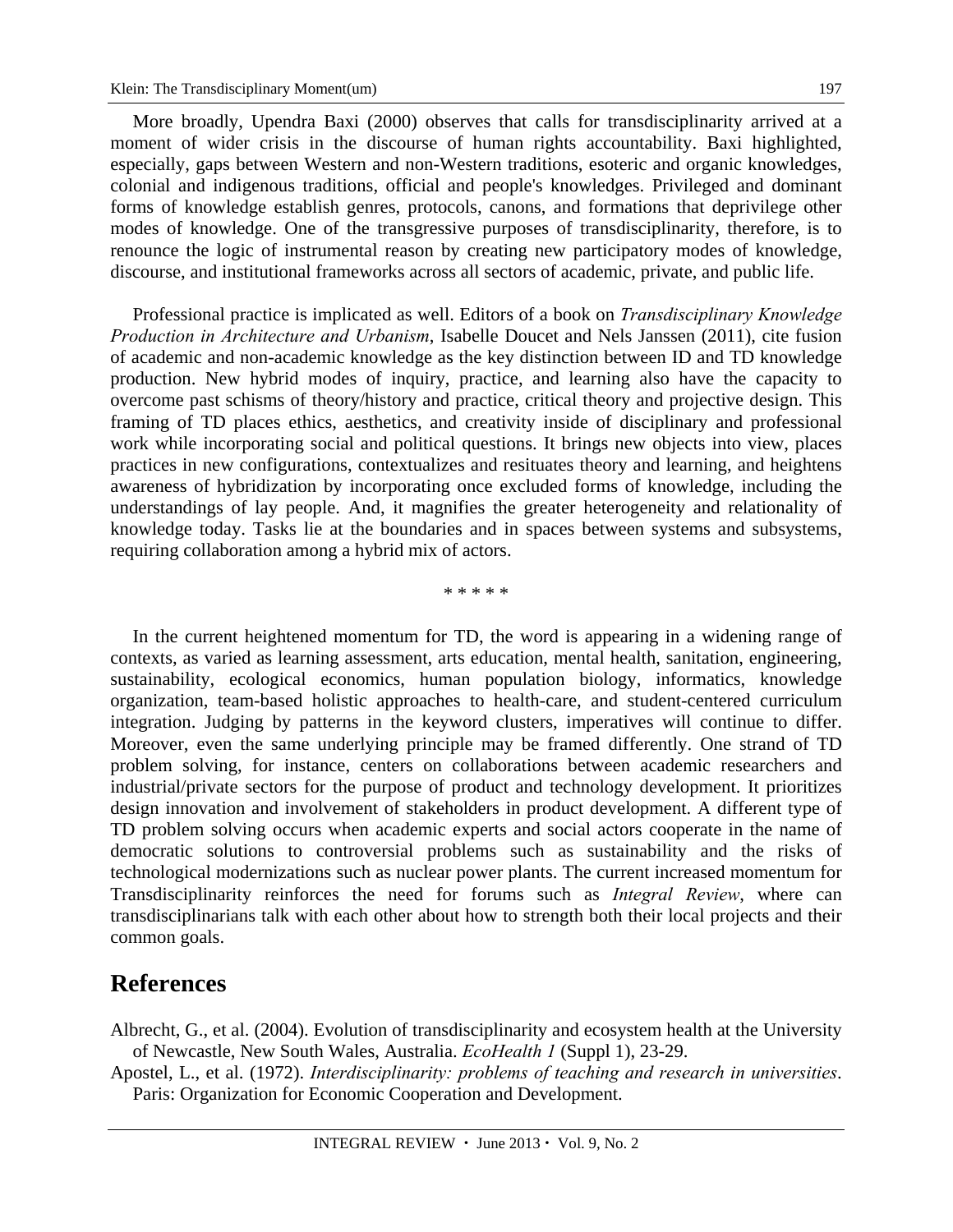- Baxi, U. (2000). Transdisciplinarity and transformative praxis. In M. Somerville & D. Rapport, (Eds.) *Transdisciplinarity: Recreating integrated knowledge* (pp. 77-87). Oxford, UK: EOLSS.
- Bhaskar, R. (2010). Contents of interdisciplinarity: Interdisciplinarity and climate change." In R. Bhaskar, et al., (Eds.) *Interdisciplinarity and climate change: Transforming knowledge and practice for our global future* (pp 1-24). London: Routledge.
- Boden, M.A. (1999). What is interdisciplinarity? In R. Cunningham (Ed.) *Interdisciplinarity and the organization of knowledge in Europe* (pp. 13-24). Luxembourg: Office for Official Publications of the European Communities.
- Bruun, H., Hukkinen, J., Huutoniemi, K., and Klein, J.T. (2005). *Promoting interdisciplinary research: The case of the academy of Finland*. Publications of the Academy of Finland. Series No. 8/05. Helsinki: Academy of Finland.
- Dölling, I. and S. Hark. 2000. "She who speaks shadow speaks truth: Transdisciplinarity in women's and gender studies." *Signs, 25*(4), 1195-1198.
- Doucet, I. & Janssens, N. (Eds.). *(*2011). *Transdisciplinary knowledge production in architecture and urbanism: Towards hybrid modes of inquiry.* Berlin, Heidelberg: Springer.
- Funtowicz, S.O. and Ravetz, J.R. (1993). The emergence of post-normal science. In R. von Schomberg (Ed.) *Science, politics, and morality: scientific uncertainty and decision making* (pp. 85–123). Dordrecht: Kluwer.
- Gibbons, M. *et al*. (1994). *The new production of knowledge: The dynamics of science and research in contemporary societies*. London: Sage.
- Hadorn, G.H., et al (Eds.). (2008). *Handbook of transdisciplinary research*. Springer.
- In't Veld, R. (Ed.) (2010). *Knowledge democracy: Consequences for science, politics, and media*. Berlin, Heidelberg: Springer.
- Jantsch, E. (1972). Towards interdisciplinarity and transdisciplinarity in education and innovation. In L. Apostel, G. Berger, A. Briggs, & G. Michaud (Eds.). *Interdisciplinarity: problems of teaching and research in universities* (pp. 97-121). Paris: Organization for Economic Cooperation and Development.
- Kellner, D. (1995). *Media culture: Cultural studies, identity, and politics between the modern and the postmodern.* London: Routledge.
- Klein, J. T. (2010). A taxonomy of interdisciplinarity. In R. Frodeman, J.T. Klein, & C. Mitcham (Eds.) *Oxford handbook of interdisciplinarity*. Oxford: Oxford University Press.
- Klein, J. T., et al. (Eds.). (2001). *Transdisciplinarity: Joint problem solving among Science, technology, and society.* Basel: Birkhauser.
- Kockelmans, J. (1979). Why interdisciplinarity? In J. J. Kockelmans (Ed.), *Interdisciplinarity and higher education* (pp. 123-160). University Park: Pennsylvania State University Press,
- Landau. M., Proshansky, H., and Ittelson, W. (1962). The interdisciplinary approach and the concept of behavioral sciences. In N.F. Washburne (ed.) *Decisions: values and groups, II*, (pp. 7–25). New York: Pergamon.
- Lawrence, R. and Després, C. (2004). Futures of transdisciplinarity. *Futures*, *36*(4), 397-405.
- Lichnerowicz, A. (1972). Mathematic and transdisciplinarity. In L. Apostel, G. Berger, Briggs, & G. Michaud (Eds.) *Interdisciplinarity: Problems of teaching and research in universities* (pp.121–127). Paris: Organization for Economic Cooperation and Development.

McDonald, D., Bammer, G. & Deane, D. P. (2009). *Research integration using dialogue methods*. Canberra: Australian National University.

http://epress.anu.edu.au/dialogue\_methods\_citation.html